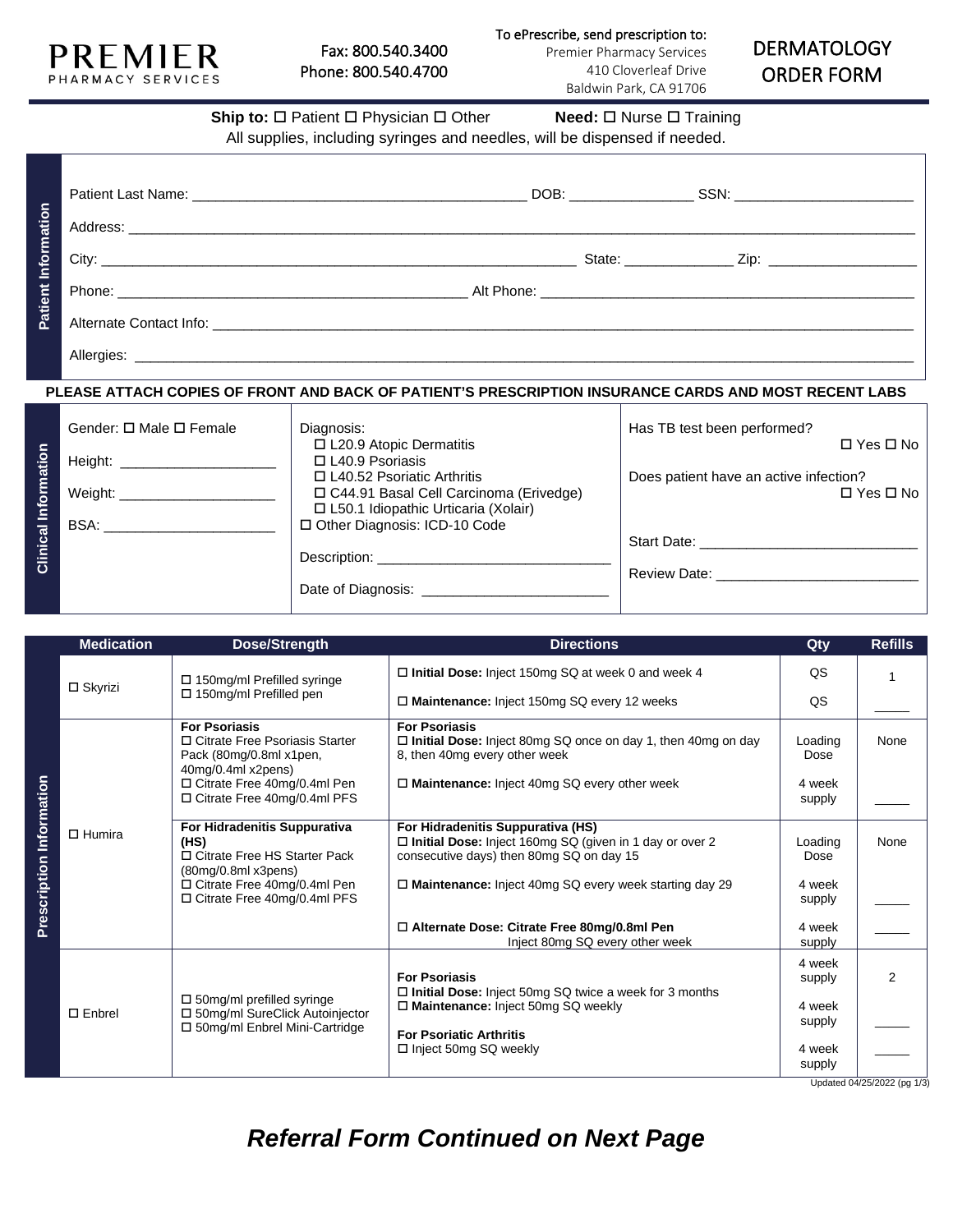

## To ePrescribe, send prescription to:

Premier Pharmacy Services 410 Cloverleaf Drive Baldwin Park, CA 91706

## DERMATOLOGY ORDER FORM

| <b>Medication</b>                     | Dose/Strength                                                                                                                                            | <b>Directions</b>                                                                                                                                                                                                                                      | Qty                  | <b>Refills</b>                   |
|---------------------------------------|----------------------------------------------------------------------------------------------------------------------------------------------------------|--------------------------------------------------------------------------------------------------------------------------------------------------------------------------------------------------------------------------------------------------------|----------------------|----------------------------------|
|                                       | $\Box$ 150mg/ml Prefilled syringe<br>□ 150mg/ml Sensoready Pen<br>□ 150mg/ml (2-Pen Pack)                                                                | □ Initial Dose: Inject □ 150mg □ 300mg SQ weekly at week 0, 1,<br>2, 3, and 4                                                                                                                                                                          | 5wk<br>supply        | None                             |
| $\Box$ Cosentyx                       | Sensoready Pen<br>□ 150mg/ml (2 Pack) PFS                                                                                                                | □ Maintenance: Inject □ 150mg □ 300mg SQ every 4 weeks                                                                                                                                                                                                 | 4wk<br>supply        |                                  |
|                                       | □ 200mg/1ml Starter Kit<br>□ 200mg/1ml Prefilled Syringe                                                                                                 | $\square$ Initial Dose: Inject 400mg SQ initially: repeat dose on weeks<br>$2$ and $4$                                                                                                                                                                 | 6 SYR                | None                             |
| $\Box$ Cimzia                         |                                                                                                                                                          | <b>For Psoriatic Arthritis</b><br>$\Box$ Maintenance: Inject 400mg SQ every 4 weeks                                                                                                                                                                    | 2 SYR                |                                  |
|                                       |                                                                                                                                                          | <b>For Plaque Psoriasis</b><br>□ Maintenance: Inject 400mg SQ every other week<br>□ Alternate Maintenance Dosing for Patients Weighing Less                                                                                                            | 4 SYR                |                                  |
|                                       |                                                                                                                                                          | Than 90kg: Inject 400mg SQ every 4 weeks                                                                                                                                                                                                               | 2 SYR                |                                  |
| $\Box$ Simponi                        | $\square$ 50mg/0.5ml Smartject<br>Autoinjector<br>□ 50mg/0.5ml Prefilled Syringe                                                                         | 4 week<br>$\Box$ Inject 50mg SQ once per month                                                                                                                                                                                                         |                      |                                  |
| $\Box$ Dupixent                       | □ 300mg/2ml Prefilled Syringe                                                                                                                            | $\Box$ Initial Dose: Inject 600mg SQ divided in 2 different injection sites<br>on day 1                                                                                                                                                                | 2                    | None                             |
| $(18 + years old)$                    | □ 300mg/2ml Prefilled Pen                                                                                                                                | $\Box$ Maintenance: Inject 300mg SQ every other week starting day 15                                                                                                                                                                                   | $\overline{2}$       |                                  |
|                                       | □ 200mg/1.14ml Prefilled Syringe<br>$\Box$ 200 mg/1.14 ml Prefilled Pen<br>□ 300mg/2ml Prefilled Syringe<br>□ 300mg/2ml Prefilled Pen (12+<br>years old) | For patients weighing 15 to less than 30kg:<br>$\Box$ Initial Dose: Inject 600mg SQ divided in 2 different injection sites<br>on day 1                                                                                                                 | $\overline{2}$       | None                             |
|                                       |                                                                                                                                                          | $\Box$ Maintenance: Inject 300mg SQ every 4 weeks starting day 29                                                                                                                                                                                      | 2 (8 wks)<br>supply) |                                  |
| $\Box$ Dupixent<br>$(6-17$ years old) |                                                                                                                                                          | For patients weighing 30 to less than 60kg:<br>$\Box$ Initial Dose: Inject 400mg SQ divided in 2 different injection sites<br>on day 1                                                                                                                 | $\overline{2}$       | None                             |
|                                       |                                                                                                                                                          | □ Maintenance: Inject 200mg SQ every 2 weeks starting day 15                                                                                                                                                                                           | $\overline{2}$       |                                  |
|                                       |                                                                                                                                                          | For patients weighing 60kg or more:<br>$\Box$ Initial Dose: Inject 600mg SQ divided in 2 different injection sites<br>on day 1                                                                                                                         | 2<br>2               | None                             |
|                                       |                                                                                                                                                          | $\Box$ Maintenance: Inject 300mg SQ every 2 weeks starting day 15                                                                                                                                                                                      |                      |                                  |
| $\Box$ Erivedge                       | $\square$ 150mg capsule                                                                                                                                  | $\Box$ Take 1 capsule by mouth once daily<br>$\Box$ Inject 100mg SQ at weeks 0, 4, and then every 12 weeks                                                                                                                                             | 4 week<br>supply     |                                  |
| $\Box$ llumya                         | □ 100mg/ml Prefilled Syringe                                                                                                                             | thereafter                                                                                                                                                                                                                                             | 1 SYR                |                                  |
| □ Otezla                              | □ Titration Starter Pack                                                                                                                                 | $\Box$ Titration: Take as directed per package instructions                                                                                                                                                                                            | 1 starter<br>pack    | None                             |
|                                       | $\square$ 30mg tablet                                                                                                                                    | $\Box$ Maintenance: 30mg tablet orally twice a day every morning and<br>evening                                                                                                                                                                        | 60 tabs              |                                  |
| $\Box$ Rinvoq                         | $\Box$ 15mg ER tablet<br>$\Box$ 30mg ER tablet                                                                                                           | <b>For Atopic Dermatitis</b><br>For patients $\geq$ 12 years weighing at least 40kg and adults <65<br>years old:<br>$\Box$ Take 15mg ER tablet by mouth once daily<br>□ Take 30mg ER tablet by mouth once daily (if adequate response<br>not achieved) | 30 tabs<br>30 tabs   |                                  |
|                                       |                                                                                                                                                          | For patients $\geq 65$ years old:<br>□ 15mg ER tablet by mouth once daily                                                                                                                                                                              | 30 tabs              |                                  |
| $\square$ Siliq                       | □ 210mg/1.5ml Prefilled Syringe                                                                                                                          | $\Box$ Initial Dose: Inject 210mg SQ at weeks 0, 1, and 2<br>$\Box$ Maintenance: Inject 210mg SQ every 2 weeks (starting week 4)                                                                                                                       | 3 SYR<br>2 SYR       | None                             |
| $\Box$ Stelara                        | $\Box$ 45mg/0.5ml Prefilled Syringe                                                                                                                      | For patients weighing $\leq 100$ kg (220lbs):<br>$\Box$ Initial Dose: Inject 45mg SQ on day 0 then week 4<br>□ Maintenance: Inject 45mg SQ every 12 weeks                                                                                              | 1 SYR<br>1 SYR       | $\mathbf{1}$                     |
|                                       | □ 90mg/ml Prefilled Syringe                                                                                                                              | For patients weighing ≥ 100kg (220lbs):<br>□ Initial Dose: Inject 90mg SQ on day 0 then week 4<br>□ Maintenance: Inject 90mg SQ every 12 weeks                                                                                                         | 1 SYR<br>1 SYR       | 1<br>Updated 04/25/2022 (pg 2/3) |